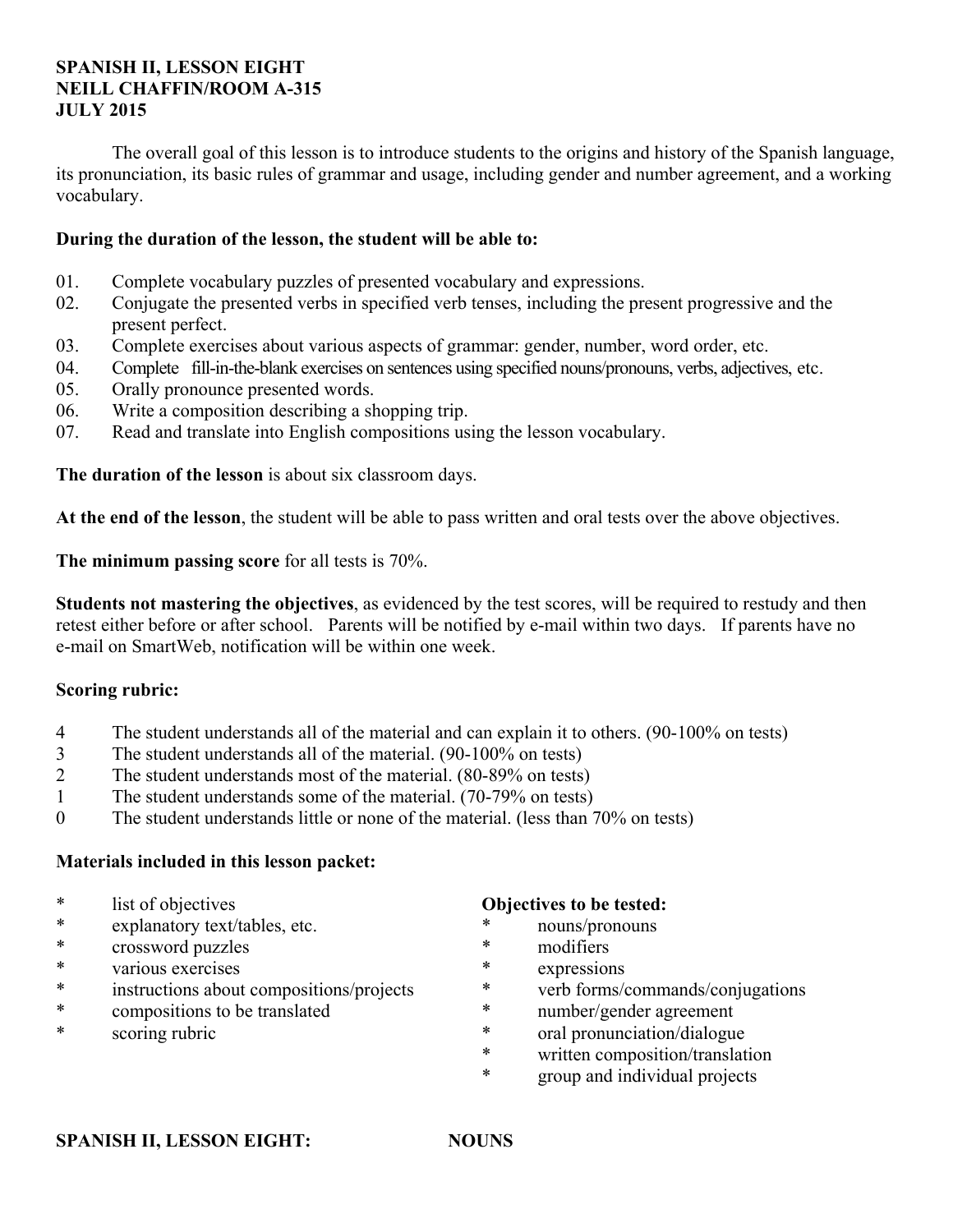**la camisa los pantalones la falda el vestido el traje los calcetines los zapatos el sombrero el gorro los guantes el cinturòn/la cintura la corbata la bufanda el abrigo las pantaletas/los calzones los calzoncillos la camiseta el blue jean las botas el pantalòn corto el bañador el traje de baño la blusa la ropa el sostèn/brasier la tienda de ropa la percha/el colgador el disfraz los tejidos/la tela el casco la chaqueta el anorak la sandalia/chancla el huarache el impermeable las zapatillas los tenis la chaqueta de esquì la talla el centro comercial el nùmero el buzo el suèter el uniforme la ropa interior los anteojos de sol la manga el chaleco**

shirt pants, trousers

skirt dress, clothing suit socks shoes hat cap gloves belt necktie scarf coat, overcoat underpants (women) underpants (men) undershirt, teeshirt jeans boots shorts (short pants) bathing suit bathing suit blouse clothing bra, brassiere clothing store clothes hanger costume fabrics/cloth helmet jacket anorak, ski jacket sandal sandal raincoat sports shoes, sneakers tennis shoes ski jacket size (of clothing) shopping center size (of shoes) sweat suit, warm-up sweater uniform undergarments sun glasses sleeve vest **las medias el collar el anello la cremallera** 

**el botòn** 

**el broche el cordòn/la agujeta la hebilla el brazalete/la pulsera la cachemira el algodòn/cotòn la lana el nilòn el lino la pierna el cuello el dobladillo la aguja el hilo la plancha el alfiler el broche la enagua/el fondo el blusòn/la bata la correa el ante/la gamuza el cuero la sudadera el dedal la joyerìa el relòj de pulsera el pendiente/arete el tatuaje la cinta de pelo/muñeca la boina el terciopelo el tartàn/la tela escocesa el bolsillo la bolsa la pijama/piyama el camisòn de noche la costura la costurera el sastre el arco la faja el raso las tijeras**

stockings necklace ring zipper button pin, clasp, brooch shoelace buckle bracelet cashmere coton wool nylon linen leg (of clothes or body) neck, collar hem needle thread clothes iron pin broach, brooch, pin petticoat, slip smock strap, belt suede leather leather sweatshirt thimble jewelry wristwatch earring tattoo head/wrist band beret velvet plaid, tartan pocket purse pajamas nightgown seam dressmaker, seamstress tailor bow sash satin scissors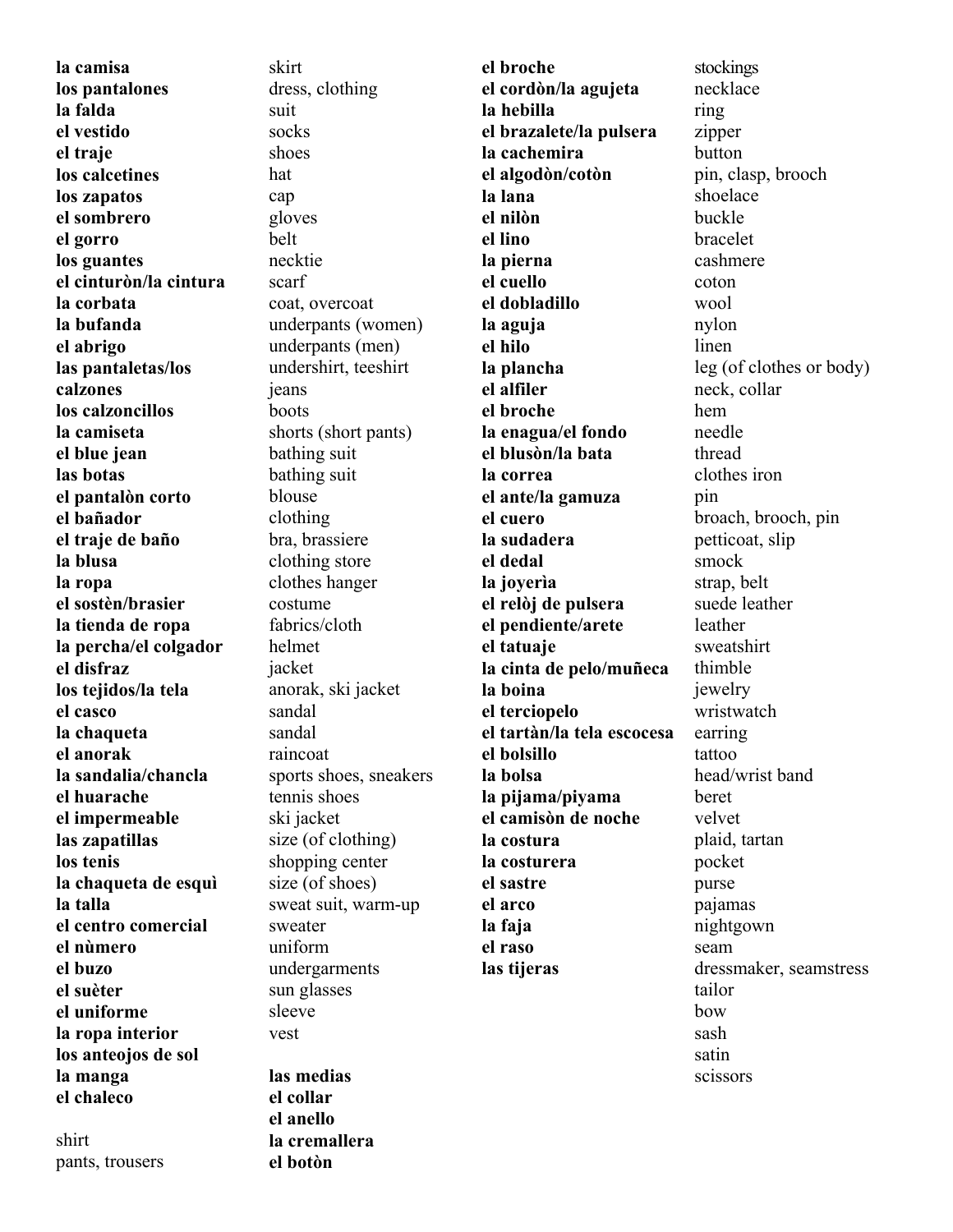#### **SPANISH II, LESSON EIGHT: MODIFIERS**

### **rascado rayado arrancado/rasgado largo corto ancho estrecho/angosto grande pequeño limpio sucio gastado fresco transparente cariñoso avanzado divertido apreciado disponible guapo malo barato costoso/caro bello/hermoso bonito castaño/pardo oscuro marròn bronce/bronceado mejor peor negro igual vacìo floral/florido seco desagradable peligroso còmico enorme extranjero prohibido favorito fantàstico fabuloso ètnico excelente exòtico extraordinario**

**gordo**

scratched striped torn long short wide narrow big small clean dirty worn, worn out fresh sheer, transparent cute, adorable advanced amusing appreciated available pretty, cute, attractive bad cheap costly, expensive beautiful pretty brown brown bronze, bronzed, tanned better worse black equal empty, vacant floral, flowery dry disagreeable, unpleasant dangerous comical, funny enormous, huge foreign prohibited favorite fantastic fabulous ethnic excellent exotic extraordinary fat

**menos màs interesante pesado mediano ligero grueso razonable/sensible suave/blando tacaño tìmido flaco hinchado obstinado estupendo feo deportivo ataraceado arrugado brillante relleno elàstico anaranjado amarillo dorado/aureo plateado/argentino blanco rosado verde azul purpùreo/morado rojo gris cafè hùmido/mojado ondeado/undoso rizado/pasudo derecho/directo rubio/pelirrubio pelirrojo moreno entusiasmado bastante energètico alto bajo torceado varios delgado**

less more interesting heavy medium (in size) light heavy reasonable, sensible soft, smooth cheap, stingy timid skinny swollen stubborn stupendous ugly sports (as an adjective) checkered, checked wrinkled shiny stuffed stretchy, elastic orange yellow golden silver, silvery white pink green blue purple red gray tan, beige wet wavy curly, frizzy straight blonde, flaxen-haired red-haired dark haired enthusiastic enough energetic high low, short twisted several, various slender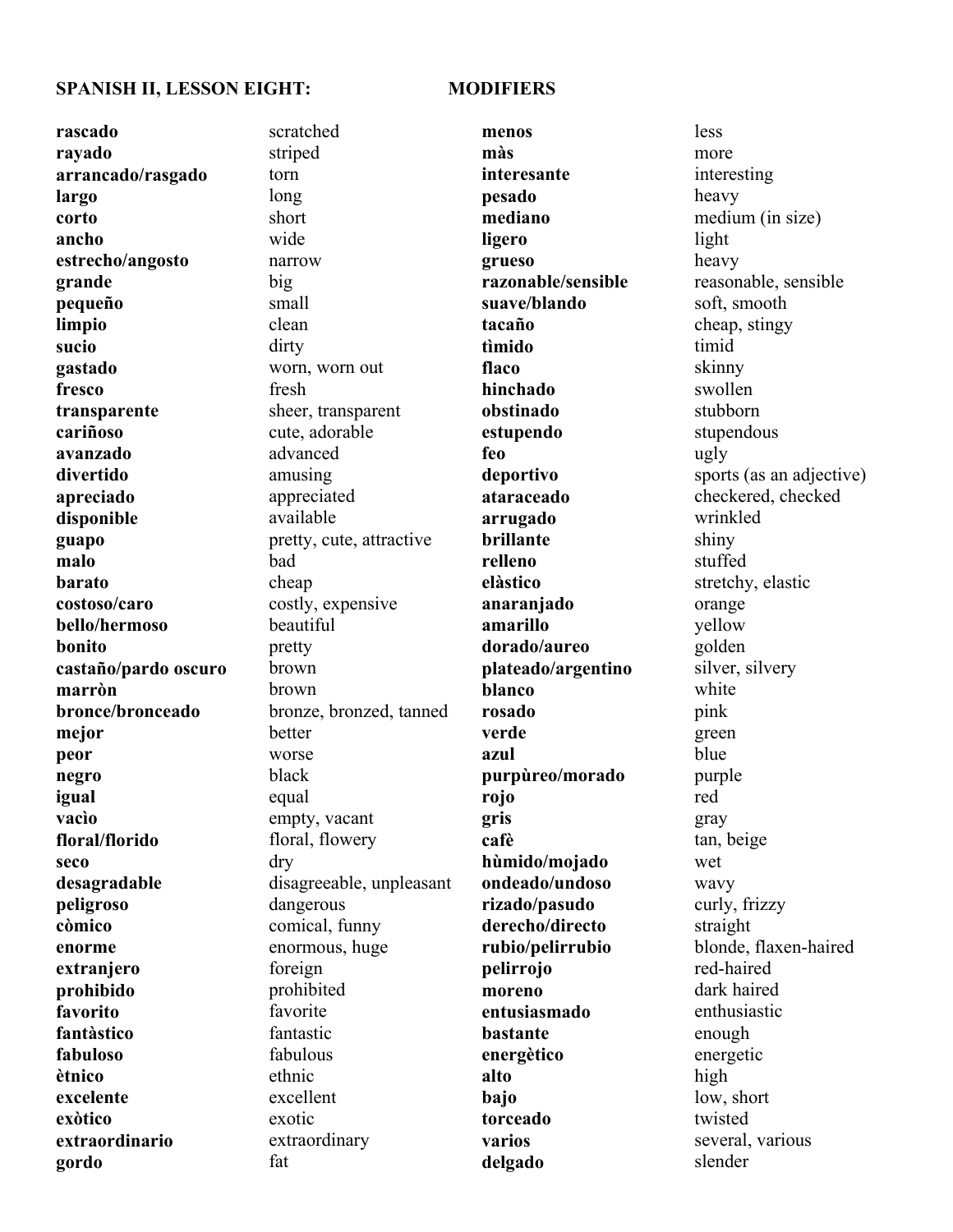#### **SPANISH II, LESSON EIGHT: EXPRESSIONS/PHRASES**

**a condiciòn que a fin que/de a menos que a no ser que a que antes de/que como si con tal de/que en caso de que para que por màs que sin que ahora que debido a que desde que mientras porque puesto que ya que a pesar de que aùn cuando asì que cuando de manera que de modo que despuès de/que en cuanto hasta que luego que mientras que si salvo que siempre que tan pronto como en vez de en lugar de aùn aùn que empero sin embargo entretanto que màs bien que mientras tanto ni siquiera no obstante ni.....ni o....o ya.....ya asì....como**

under the condition that so that unless unless in order that before as if provided that in case that so that no matter how much that without now that due to the fact that since ( a time) whereas, while because since (because) now that in spite of the fact that even if, although so that when so that so that after as soon as until as soon as while if unless provided that as soon as in place/stead of in place/stead of even even if notwithstanding nevertheless meanwhile rather than meanwhile not even not withstanding neither/nor either/or whether/or both/and

**no sòlo....sino tambièn no bien....cuando tanto....como apenas....cuando a partir de al lado a lo largo de a travès de a espaldas de a fines de abajo de adentro de afuera de alrededor de antes de arriba de cerca de debajo de delante de dentro de detràs de encima de enfrente de frente a junto a lejos de por supuesto por lo visto por un lado por otro lado por ejemplo por lo demàs por lo menos por lo mismo por lo que a mì me toca por desgracia por mi parte por ùltimo por poco por completo por lo contrario por otra parte por consecuencia por consiguiente por lo tanto por culpa de por motivo de por allà por aquì**

not only/but also no sooner/than as much/as scarcely/when from/on, starting next to along through behind at the end underneath inside of outside of around before above near under in front of, before within, in, inside of after on top of, above in front of opposite, facing close to, next to far from of course, naturally apparently on one hand on the other hand for example furthermore at least for that very reason as far as I am concerned unfortunately as far as I am concerned finally almost completely on the contrary on the other hand consequently accordingly consequently by fault of on account of around there, that way around here, this way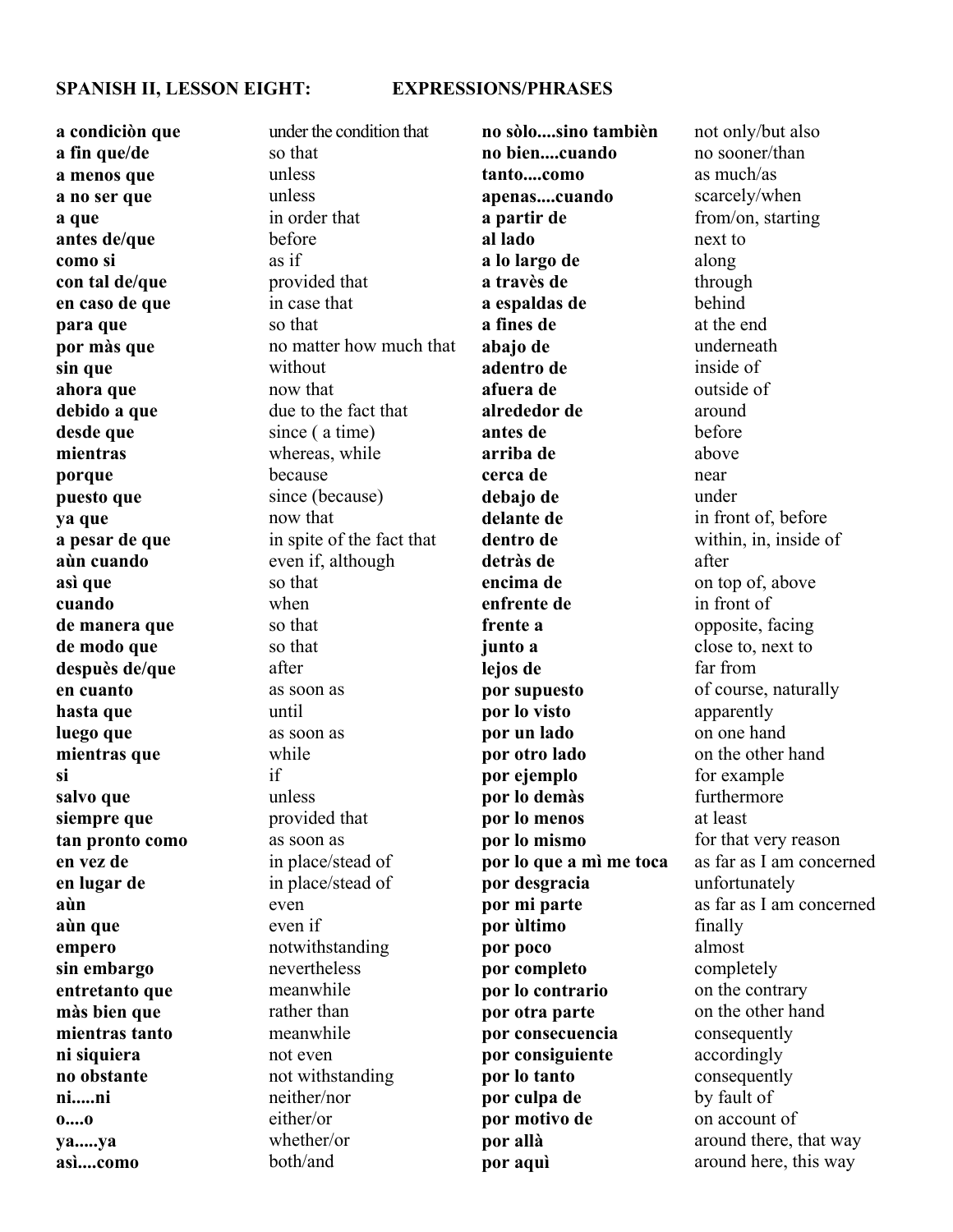**por todos lados por todas partes por dentro y por fuera por ahora por aquel entonces por esa època por lo pronto por separado por la mañana por la tarde por la noche para siempre para nada para que a la orilla de a lo sumo con cariño con ènfasis con cuidado con gusto con permiso con razòn de corazòn de acuerdo no conviene que màs vale que puede ser que es bueno que es difìcil que es dudoso que es una làstima que es malo que es mejor que es necesario que es posible que es preferible que es que es evidente que**

all over, everywhere on all sides, all over inside and outside for now at that time at that time (long-term) for the time being separately in the morning in the afternoon at night forever no way, not for anything so that at the edge of at the most affectionately, caringly emphatically carefully with pleasure excuse me with reason (correct) sincerely in agreement it is not advisable that it is better that it may be that it is good that it is unlikely that it is doubtful that it is a pity that it is bad that it is better that it is necessary that it is possible that it is preferable that it is that

it is evident that

**de hoy en adelante de mal en peor de modo que de pie en cambio en efecto en voz alta en voz baja en la actualidad en realidad sin màs ni màs por autobùs por aviòn por barco por coche/carro por computadora por correo por correo electrònico por escrito por fax por ferrocarril por medio de por mòbil por telèfono es fàcil que es fantàstico que es hora de que es importante que es imposible que es improbable que es increìble que es triste que es terrible que es ridìculo que es preciso que es verdad que es cierto que es claro que**

from today/now on from bad to worse so that upright, standing in exchange in fact in a loud voice in a soft voice nowadays in reality without further ado by bus by airplane by ship by car by computer by mail by e-mail in writing by fax by train by means of by cellphone by telephone it is likely that it is fantastic that it is time that it is important that it is impossible that it is improbable that it is incredible that it is sad that it is terrible that it is ridiculous that it is necessary that it is true that it is certain that it is clear that

*Note that some of these expressions will require the use of the subjunctive verb form after them. You don't know that form yet. Still, it is useful to know these expressions. Many are cognate to English, so their meanings are fairly obvious. Be sure to keep this list along with the other compendiums you received this year and last.*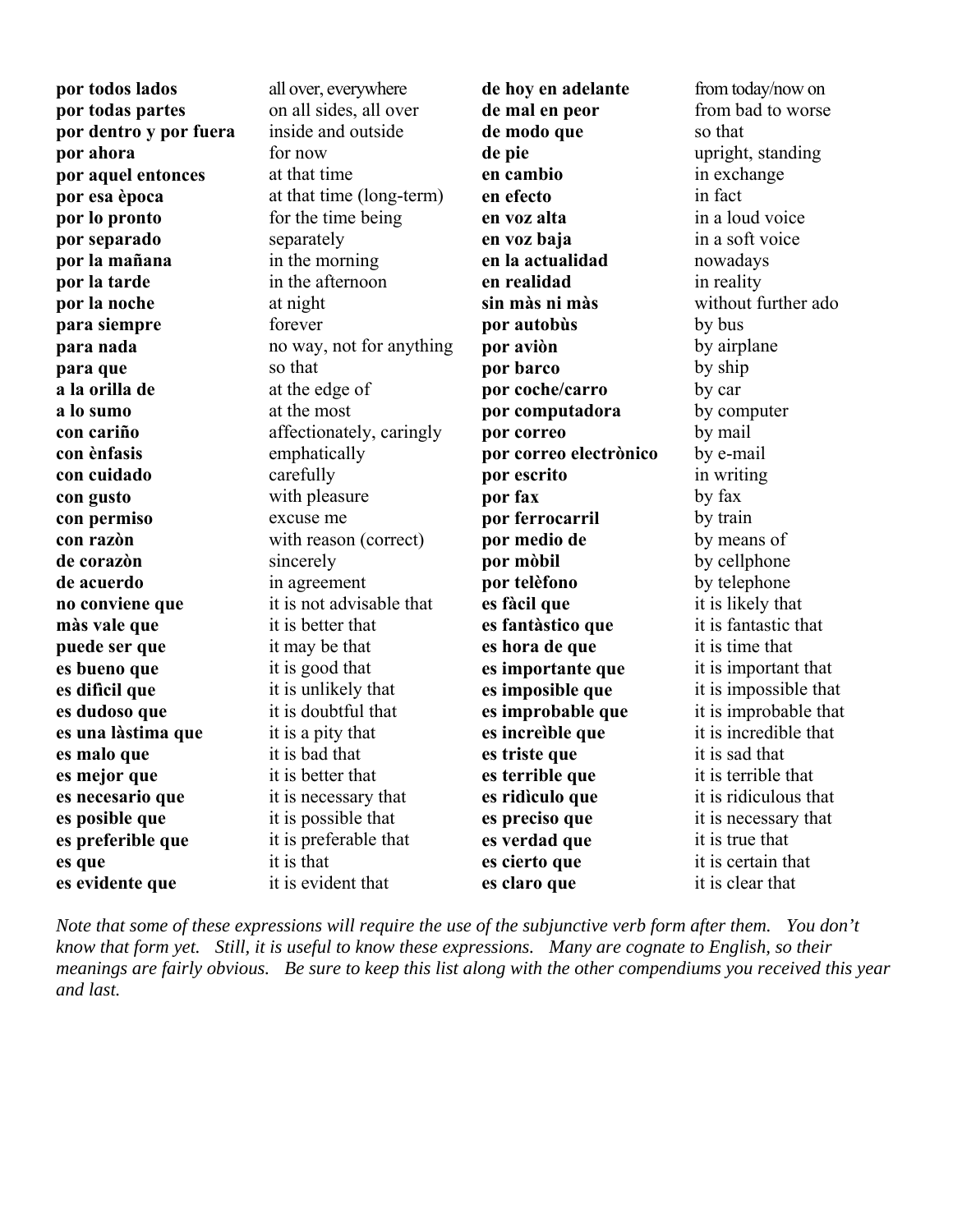## **SPANISH II, LESSON EIGHT: INFINITIVES**

| <b>ACCEDER</b>       | (access/accede/accept)      |
|----------------------|-----------------------------|
| <b>ACABAR DE</b>     | (have just (done something) |
| <b>ACORDARSE</b>     | (remember)*                 |
| ACOSTUMBARSE         | (get used to)               |
| <b>ACTUAR</b>        | (act, take action)          |
| <b>ACUDIR</b>        | (go to)                     |
| <b>ADVERTIR</b>      | $(warn)*$                   |
| <b>ALCANZAR</b>      | (reach)                     |
| ALEGRARSE (rejoice)  |                             |
| <b>ALQUILAR</b>      | (rent, lease)               |
| <b>APARCAR</b>       | (park)                      |
| <b>APAGAR</b>        | (turn off)                  |
| <b>AÑADIR</b>        | (add)                       |
| ANUNCIAR             | (announce)                  |
| <b>ANIMAR</b>        | (cheer someone on)          |
| <b>APETECER</b>      | (feel like, crave)*         |
| <b>APLAUDIR</b>      | (applaud)                   |
| ASEGURARSE           | (make sure)                 |
| <b>ASIGNAR</b>       | (assign)                    |
| <b>ATRAER</b>        | $(attract)*$                |
| <b>AUMENTAR</b>      | (augment, grow, increase)   |
| <b>AYUDAR</b>        | (help)                      |
| <b>BAJAR</b>         | (go down, unload)           |
| <b>BAJARSE</b>       | (go down, get out of)       |
| <b>BRILLAR</b>       | (shine)                     |
| <b>BOTAR</b>         | (throw out)                 |
| <b>BLOQUEAR</b>      | (block, obstruct)           |
| <b>BUSCAR</b>        | (look for, seek)            |
| <b>CAMBIAR</b>       | (change)                    |
| <b>CALZAR</b>        | (wear, take (size)          |
| <b>CONSULTAR</b>     | (consult)                   |
| CONSTAR (de)         | (consist of)                |
| <b>CONSIDERAR</b>    | (consider)                  |
| <b>CONFORTAR</b>     | (comfort)                   |
| <b>CONFECCIONAR</b>  | (prepare, make)             |
| <b>CONECTAR</b>      | (connect)                   |
| <b>CONDUCIR</b>      | $(drive)*$                  |
| <b>COMPRAR</b>       | (buy)                       |
| <b>COMPORTARSE</b>   | (behave)                    |
| <b>COMPARAR</b>      | (compare)                   |
| <b>COMENZAR</b>      | (commence, begin)*          |
| <b>COLGAR</b>        | $(hang up)*$                |
| <b>CAUTIVAR</b>      | (captivate, charm)          |
| <b>DESARROLARSE</b>  | (develop)                   |
| <b>DESAPARECERSE</b> | $(disappear)*$              |
| DESCANSAR(rest)      |                             |
| <b>DESCRIBIR</b>     | (describe)                  |
| <b>DESEAR</b>        | (desire, want, wish)        |
| <b>DEDUCIR</b>       | (deduct)*                   |
|                      |                             |

| <b>DECIDIR</b>                 | (decide)                   |
|--------------------------------|----------------------------|
| <b>CRITICAR</b>                | (criticize)                |
| <b>CRUZAR</b>                  | (cross)                    |
| <b>CREAR</b>                   | (create)                   |
| <b>COSTAR</b>                  | $(cost)*$                  |
| <b>CONTRIBUIR</b>              | (contribute)*              |
| <b>ESPERAR</b>                 | (wait, wait for, hope)     |
| <b>ESCOGER</b>                 | (choose)*                  |
| <b>ESCUCHAR</b>                | (listen to)                |
| <b>ENCONTRARSE</b>             | $(mect)*$                  |
| ENFADARSE (become angry)       |                            |
| <b>EMPUJAR</b>                 | (push)                     |
| <b>ENCANTAR</b>                | (enchant, love, adore)     |
| <b>DURAR</b>                   | (last, endure)             |
| <b>DISFRUTAR</b>               | (enjoy)                    |
| <b>DOLER</b>                   | $(hurt)*$                  |
| DIVERTIRSE (have a good time)* |                            |
| <b>GUARDAR</b>                 | (save, keep, guard)        |
| <b>GRITAR</b>                  | (shout, yell)              |
| $GOZAR$ (de)                   | (enjoy)                    |
| <b>GASTAR</b>                  | (spend, waste)             |
| <b>GANAR</b>                   | (win, earn)                |
| <b>FINGIR</b>                  | (pretend)*                 |
| <b>FALTAR</b>                  | (lack, not have)           |
| <b>EVITAR</b>                  | (avoid)                    |
| <b>INTRODUCIR</b>              | (introduce, insert)*       |
| <b>INTERESARSE</b>             | (be interested in)         |
| <b>INDICAR</b>                 | (indicate)                 |
| <b>INCLUIR</b>                 | (include)*                 |
| <b>MOSTRAR</b>                 | $(\text{show})^*$          |
| <b>MOLESTAR</b>                | (bother, annoy)            |
| <b>MIRARSE</b>                 | (look at oneself)          |
| <b>MANTENERSE</b>              | (maintain/keep oneself)*   |
| <b>LLEVAR</b>                  | (wear, carry)              |
| PARTICIPAR (participate)       |                            |
| <b>PAREAR</b>                  | (match)                    |
| <b>PARARSE</b>                 | (stop)                     |
| <b>PAGAR</b>                   | $(\text{pay})$             |
| ORIGINARSE                     | (come from)                |
| <b>OPRIMIR</b>                 | (push, press (as a button) |
| <b>OLVIDAR</b>                 | (forget)                   |
| <b>OFRECER</b>                 | $(offer)*$                 |
| <b>NECESITAR</b>               | (need)                     |
| <b>QUEBRAR</b>                 | $(break)*$                 |
| QUEDAR (bien)                  | (fit, look good on/in)     |
| <b>PROMETER</b>                | (promise)                  |
| PREPARARSE                     | (get oneself ready)        |

*\* irregular and/or stem-changing*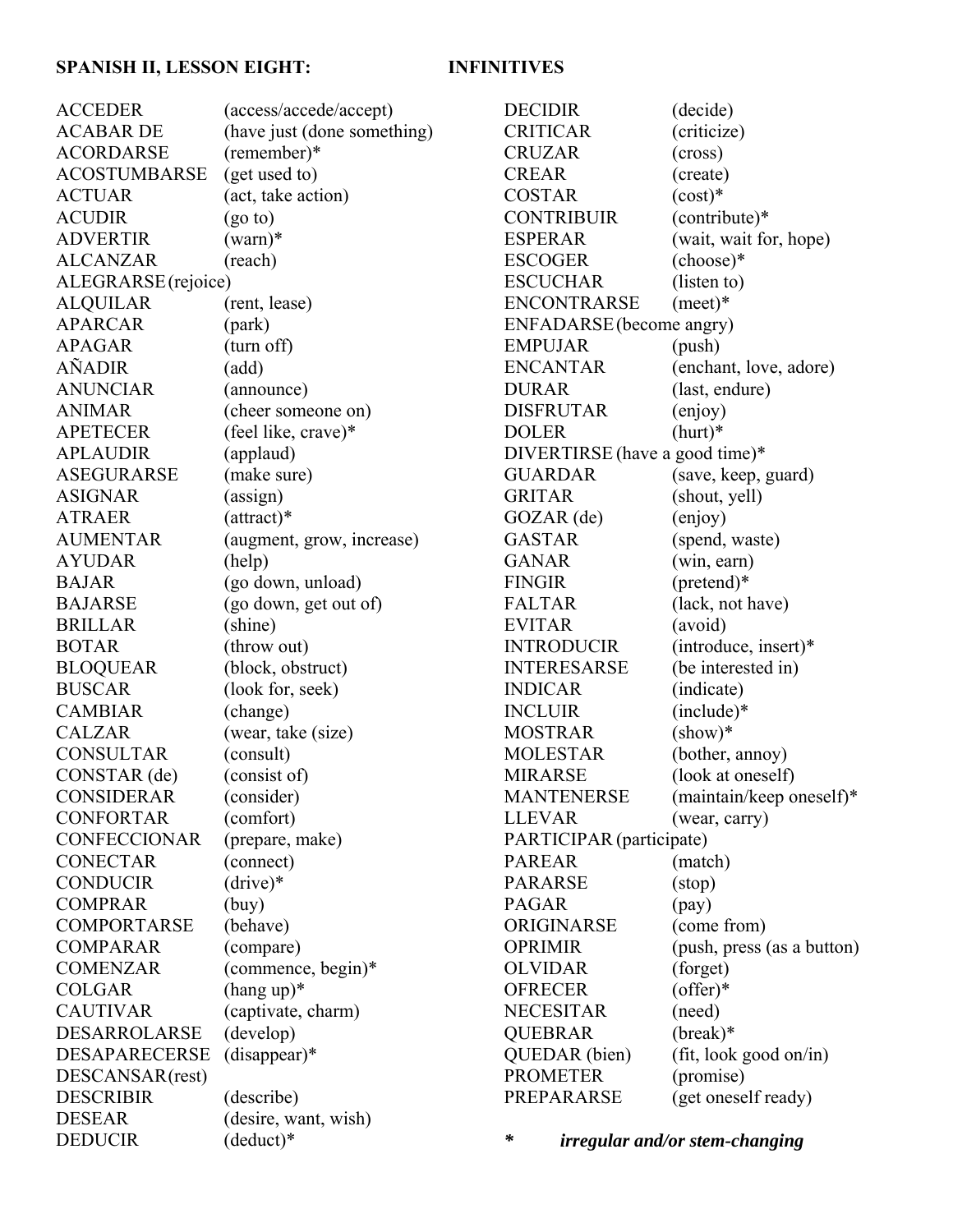# **These are the infinitives above that are irregular and/or stem-changing in the present tense:**

| <b>ACORDARSE</b>     | me acuerdo, te acuerdas, se acuerda, nos acordamos, os acordàis, se acuerdan       |
|----------------------|------------------------------------------------------------------------------------|
| <b>ADVERTIR</b>      | advierto, adviertes, advierte, advertimos, advertis, advierten                     |
|                      |                                                                                    |
| <b>APETECER</b>      | apetezco, apeteces, apetece, apetecemos, apetecèis, apetecen                       |
| <b>ATRAER</b>        | atraigo, atraes, atrae, atraemos, atraèis, atraen                                  |
| <b>COLGAR</b>        | cuelgo, cuelgas, cuelga, colgamos, colgàis, cuelgan                                |
| <b>CONDUCIR</b>      | conduzco, conduces, conduce, conducimos, conducis, conducen                        |
| <b>COMENZAR</b>      | comienzo, comienzas, comienza, comenzamos, comenzais, comienzan                    |
| <b>DESAPARECERSE</b> | me desaparezco, te desapareces, se desaparece, nos desaparecemos,                  |
|                      | os desaparecèis, se desaparecen                                                    |
| <b>DEDUCIR</b>       | deduzco, deduces, deduce, deducimos, deducis, deducen                              |
| <b>COSTAR</b>        | cuesta, cuestan (usually only in the third person forms)                           |
| <b>CONTRIBUIR</b>    | contribuyo, contribuyes, contribuye, contribuimos, contribuis, contribuyen         |
| <b>ESCOGER</b>       | escojo, escoges, escoge, escogemos, escogèis, escogen                              |
| <b>ENCONTRARSE</b>   | me encuentro, te encuentras, se encuentra, nos encontramos,                        |
|                      | os encontràis, se encuentran                                                       |
| <b>DOLER</b>         | duelo, dueles, duele, dolemos, dolèis, duelen                                      |
| <b>DIVERTIRSE</b>    | me divierto, te diviertes, se divierten, nos divertimos, os divertis, se divierten |
| <b>FINGIR</b>        | finjo, finges, finge, fingimos, fingis, fingen                                     |
| <b>INTRODUCIR</b>    | introduzco, introduces, introduce, introducimos, introducis, introducen            |
| <b>INCLUIR</b>       | incluyo, incluyes, incluye, incluimos, incluis, incluyen                           |
| <b>MOSTRAR</b>       | muestro, muestras, muestra, mostramos, mostràis, muestran                          |
| <b>MANTENERSE</b>    | me mantengo, te mantienes, se mantiene, nos mantenemos,                            |
|                      | os mantenèis, se mantienen                                                         |
| <b>OFRECER</b>       | ofrezco, ofreces, ofrece, ofrecemos, ofreceis, ofrecen                             |
| <b>QUEBRAR</b>       | quiebro, quiebras, quiebra, quebramos, quebràis, quiebran                          |
|                      |                                                                                    |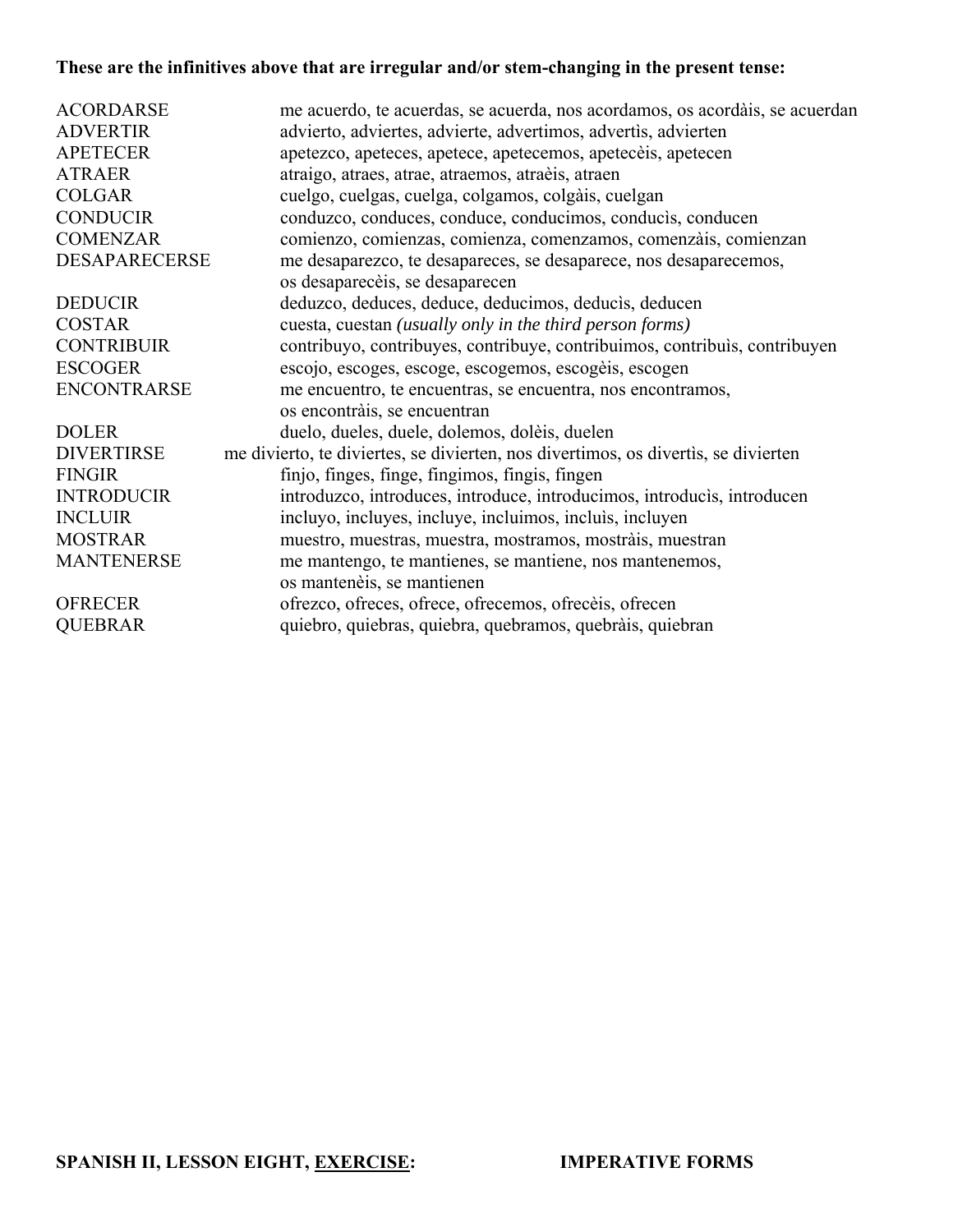*Directions*: *Fill in the blank with the correct imperative form. Then translate the sentence:*

# **FORMAL IMPERATIVES:**

| 01. | No new years of the state of the state of the state of the state of the state of the state of the state of the state of the state of the state of the state of the state of the state of the state of the state of the state o | (comenzar) Uds. la prueba hasta las dos de la tarde.                              |
|-----|--------------------------------------------------------------------------------------------------------------------------------------------------------------------------------------------------------------------------------|-----------------------------------------------------------------------------------|
| 02  |                                                                                                                                                                                                                                | (llevar) Ud. estos zapatos brillantes con esos calcetines ataraceados.            |
| 03. |                                                                                                                                                                                                                                | (colgar) Uds. sus camisas antes de salir de la recàmara.                          |
| 04. |                                                                                                                                                                                                                                | (mostrar) Ud. ninguna ropa de lana.<br>No me                                      |
| 05. | Le                                                                                                                                                                                                                             | (describir) Uds. sus estilos preferidos a la vendedera.                           |
| 06. |                                                                                                                                                                                                                                | (comparar) Uds. los precios entre estos chaquetes de esquì aquì y los otros allì. |
| 07. | $Le$ <sub>_____</sub>                                                                                                                                                                                                          | (decir) Uds. al sastre la talla de sus pantalones.                                |
| 08. |                                                                                                                                                                                                                                | (oprimir) Ud. ese botòn grande para abrir la puerta del ascensor.                 |
| 09. |                                                                                                                                                                                                                                | (deducir) Uds. el impuesto del precio de los anteojos de sol.                     |
| 10. |                                                                                                                                                                                                                                | (mirar) Ud. en el espejo antes de escoger el bañador que le queda mejor a Ud.     |
| 11. | $i$ No se                                                                                                                                                                                                                      | (enfadar) Uds. si los huaraches no les quedan bien!                               |
| 12. |                                                                                                                                                                                                                                | (buscar) Ud. un camisòn de noche de la tela escocesa.                             |
| 13. |                                                                                                                                                                                                                                | (botar) Ud. ese sùeter rayado.                                                    |
| 14. | Se and the set of the set of the set of the set of the set of the set of the set of the set of the set of the set of the set of the set of the set of the set of the set of the set of the set of the set of the set of the se | (asegurar) Uds. comprar las camisas con las mangas largas.                        |
| 15. | No new years of the state of the state of the state of the state of the state of the state of the state of the state of the state of the state of the state of the state of the state of the state of the state of the state o | (evitar) Ud. esa señorita pelirrubia.                                             |
| 16. | $i$ No                                                                                                                                                                                                                         | (quebrar) Ud. el espejo al mirarse!                                               |
| 17. | No                                                                                                                                                                                                                             | (olvidar) Uds. el número de sus zapatos.                                          |
| 18. |                                                                                                                                                                                                                                | (comprar) Uds. los calzones nuevos cuando los suyos estàn gastados.               |
| 19. | No                                                                                                                                                                                                                             | (gastar) Ud. demasiado dinero en comprar un relòj de pulsera.                     |
| 20. |                                                                                                                                                                                                                                | (parear) Uds. los colores y los dibujes de su ropa.                               |
| 21. |                                                                                                                                                                                                                                | se (irse) Ud. de la casa ahorita!                                                 |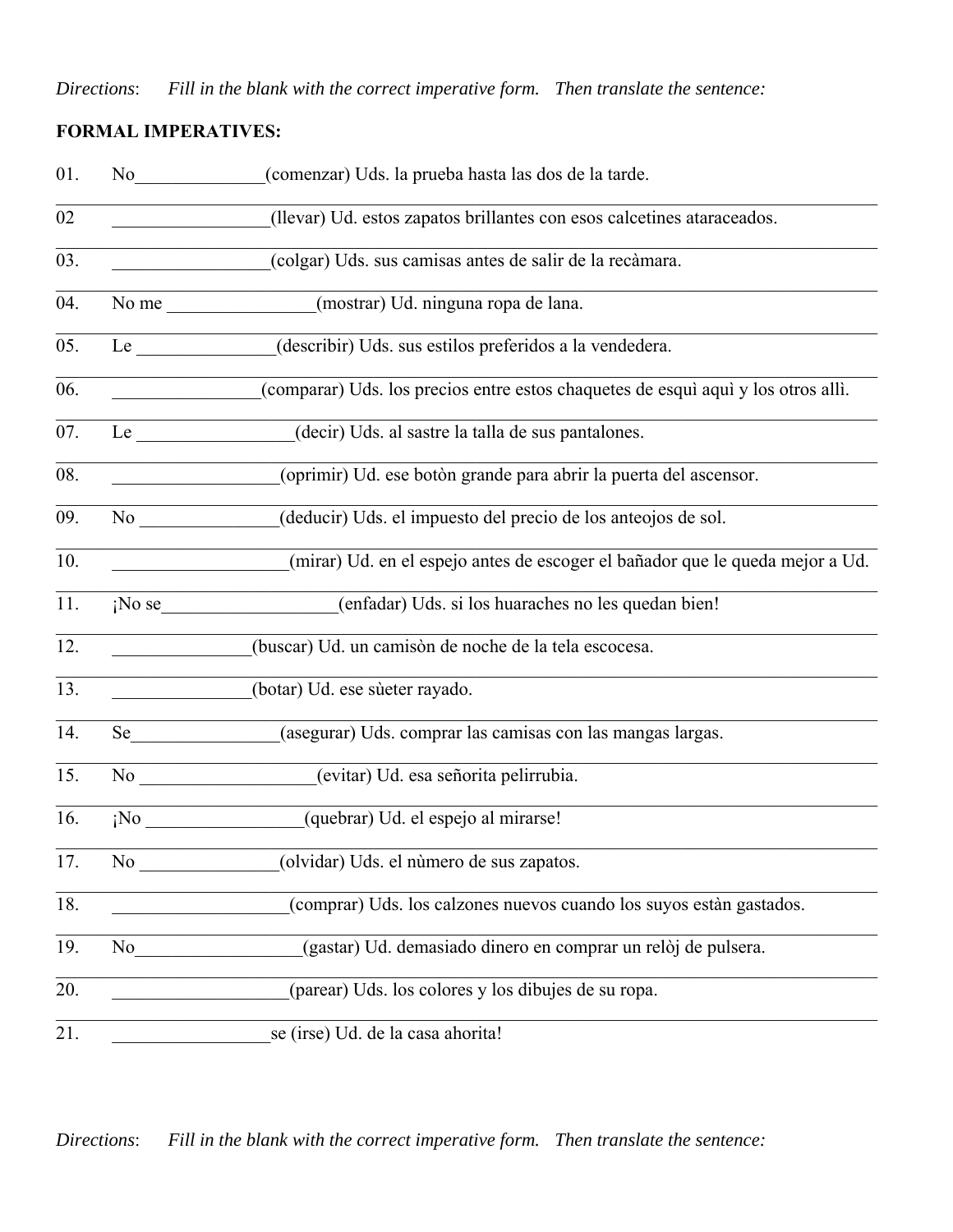### **FAMILIAR IMPERATIVES:**

| 01.               |                                                                                                                     | le (decir) a Juan donde està la sección deportiva de la tienda.       |
|-------------------|---------------------------------------------------------------------------------------------------------------------|-----------------------------------------------------------------------|
| 02.               |                                                                                                                     | No (apagar) la luz en el baño.                                        |
| 03.               |                                                                                                                     | te (prepararse) para el exàmen enseguida.                             |
| 04.               |                                                                                                                     | ¡No me (molestar) con tus tonterias!                                  |
| 05.               |                                                                                                                     | No (ganar) màs zapatos que necesitas.                                 |
| 06.               |                                                                                                                     | te (pararse) a la garita de peajes.                                   |
| 07.               |                                                                                                                     | (escoger) la talla correcta de esas blusas.                           |
| 08.               |                                                                                                                     | (descansar) despuès de ir de compras.                                 |
| $\overline{09}$ . |                                                                                                                     | (buscar) las sudaderas de cotòn.                                      |
| 10.               |                                                                                                                     | (escuchar) los anuncios de ventas en el centro comercial.             |
| 11.               | Le                                                                                                                  | (describir) a la vendedera lo que quieres.                            |
| 12.               |                                                                                                                     | (salir) de la casa muy de la mañana.                                  |
| 13.               |                                                                                                                     | (colgar) sus camisas en el armario.                                   |
| 14.               |                                                                                                                     | ¡No te (poner) su falda hacia atràs!                                  |
| 15.               | <u> 1990 - Jan James Barnett, politik eta politik eta politik eta politik eta politik eta politik eta politik e</u> | (disfrutar) los programas en la televisión.                           |
| 16.               | i <sup>NO</sup>                                                                                                     | (comprar) la ropa fea!                                                |
| 17.               | ¡No me_                                                                                                             | (prometer) nada!                                                      |
| 18.               |                                                                                                                     | (considerar) los estilos populares antes de comprar un traje de baño. |
| 19.               | ¡No                                                                                                                 | (olvidar) pagar la cuenta!                                            |
| 20.               |                                                                                                                     | te (lavarse) el cabello cuando està sucia y malodorosa.               |
| 21.               | $i$ Les                                                                                                             | (animar) el equipo de fùtbol!                                         |

# SPANISH II, LESSON EIGHT, EXERCISE:

#### **SUBJECT/VERB AGREEMENT**

Write in the present tense form of the verb. Then write the verb in the other indicated tenses. Directions: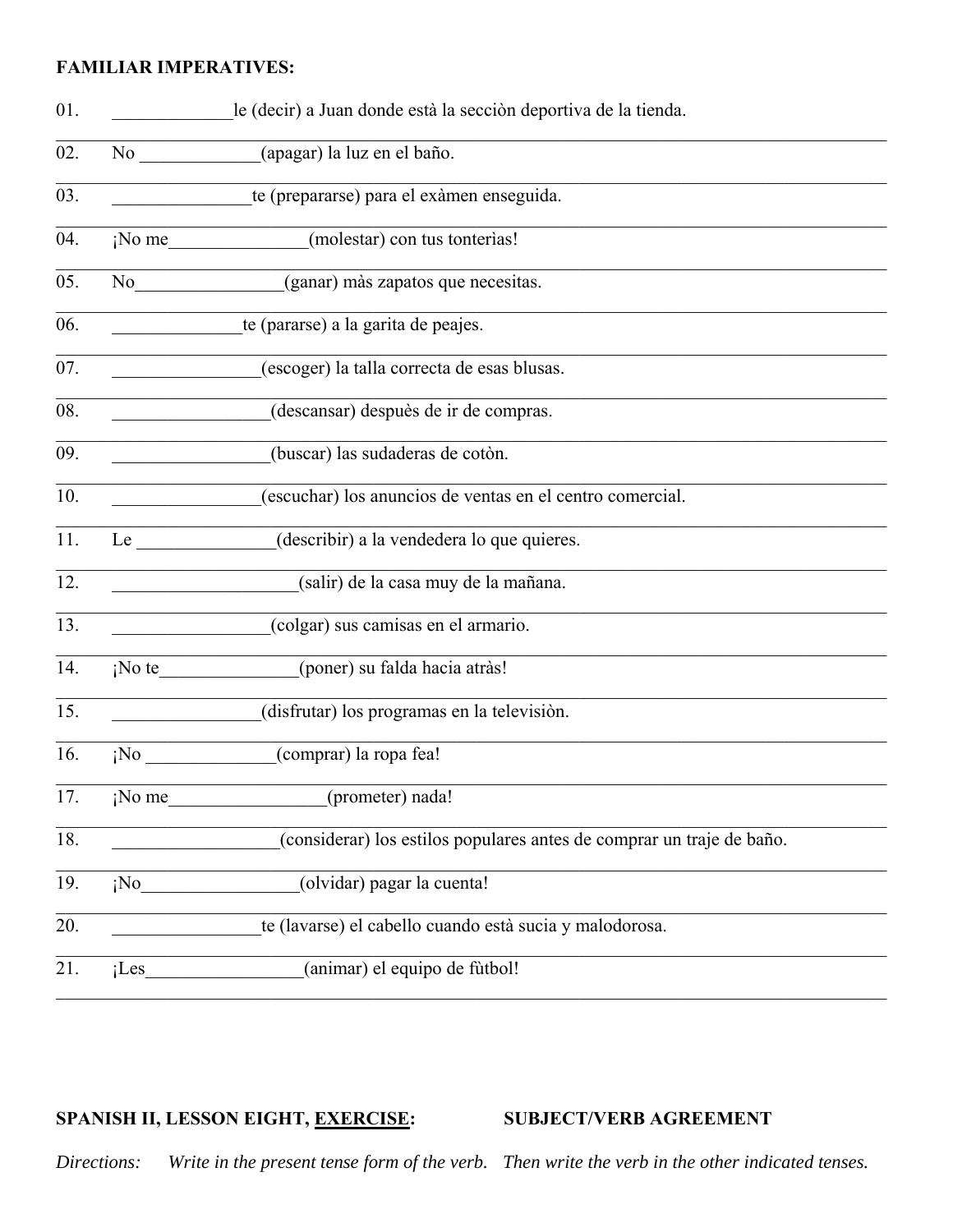*Finally, translate the sentence in the indicated (\*) tense:*

|                                                        | (mostrar) las chaquetes de esquì a las señoritas.                                  |
|--------------------------------------------------------|------------------------------------------------------------------------------------|
|                                                        |                                                                                    |
|                                                        |                                                                                    |
| future                                                 |                                                                                    |
|                                                        |                                                                                    |
|                                                        |                                                                                    |
|                                                        |                                                                                    |
| 02. La costurera nos superficiente de la costurera nos | (prometer) hacer los uniformes.                                                    |
| preterite                                              |                                                                                    |
|                                                        |                                                                                    |
|                                                        |                                                                                    |
|                                                        |                                                                                    |
|                                                        |                                                                                    |
|                                                        |                                                                                    |
| <u> 1980 - Johann Barnett, fransk politik (</u>        | 03. Nos _____________________(faltarse) los calcetines y los calzoncillos limpios. |
| $\text{preterite}\_\text{*}$                           |                                                                                    |
|                                                        |                                                                                    |
| future                                                 |                                                                                    |
|                                                        |                                                                                    |
|                                                        |                                                                                    |
|                                                        |                                                                                    |
| Los estudiantes se<br>04.                              | (comportarse) muy bien en mi clase de español.                                     |
|                                                        |                                                                                    |
|                                                        |                                                                                    |
| future                                                 |                                                                                    |
|                                                        |                                                                                    |
|                                                        |                                                                                    |
|                                                        |                                                                                    |
|                                                        | 05. Esa señorita bonita extranjera les _____________(cautivar) a los muchachos.    |
| preterite                                              |                                                                                    |
| imperfect                                              |                                                                                    |
| future                                                 |                                                                                    |
| conditional                                            |                                                                                    |
| pres prog                                              |                                                                                    |
| pres perf                                              |                                                                                    |
|                                                        |                                                                                    |
|                                                        |                                                                                    |

| 06.       | La talla de ropa de la señora con el cabello rizado | (aumentar) cada año. |
|-----------|-----------------------------------------------------|----------------------|
| preterite |                                                     |                      |
| imperfect |                                                     |                      |
| future    |                                                     |                      |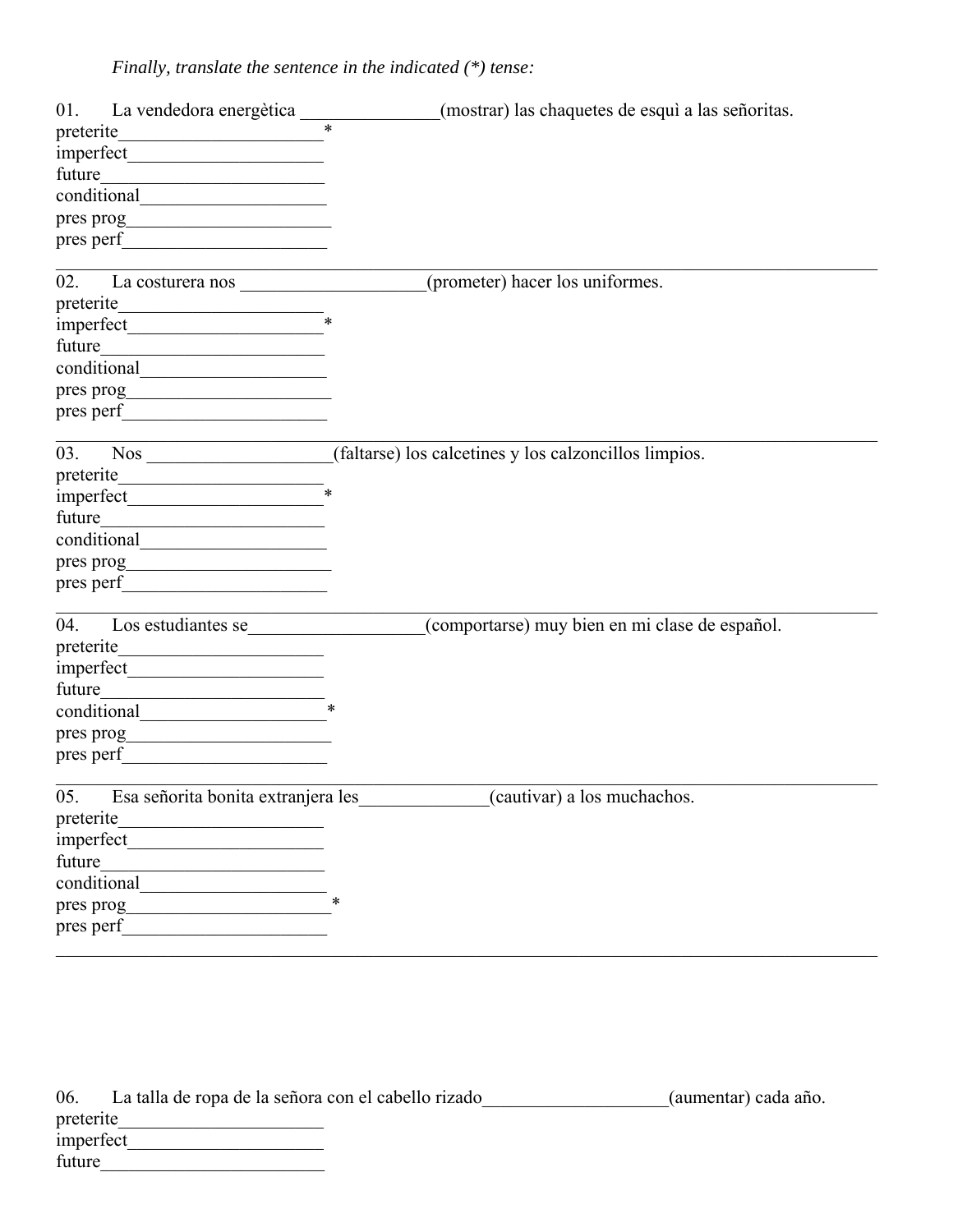| conditional                                                                                                                    |                                                                                       |
|--------------------------------------------------------------------------------------------------------------------------------|---------------------------------------------------------------------------------------|
|                                                                                                                                |                                                                                       |
| pres perf                                                                                                                      |                                                                                       |
| 07.                                                                                                                            |                                                                                       |
| El sostèn de raso<br>$\overline{\ast}$                                                                                         | (tener) las correas elàsticas.                                                        |
|                                                                                                                                |                                                                                       |
| future                                                                                                                         |                                                                                       |
| <u> 1980 - Andrea Station, amerikansk politik (</u>                                                                            |                                                                                       |
|                                                                                                                                |                                                                                       |
|                                                                                                                                |                                                                                       |
|                                                                                                                                |                                                                                       |
| El profesor<br>08.                                                                                                             | (llevar) una corbata estrecha de lana.                                                |
|                                                                                                                                |                                                                                       |
|                                                                                                                                |                                                                                       |
| future                                                                                                                         |                                                                                       |
|                                                                                                                                |                                                                                       |
|                                                                                                                                |                                                                                       |
|                                                                                                                                |                                                                                       |
| La caja de costura<br>09.                                                                                                      | (contener) el hilo grueso, la aguja apuntada, y las tijeras afiladas.                 |
|                                                                                                                                |                                                                                       |
|                                                                                                                                |                                                                                       |
| future<br><u> 1989 - Johann John Stone, mars eta bainar eta erroman eta erroman erroman erroman erroman erroman erroman er</u> |                                                                                       |
|                                                                                                                                |                                                                                       |
|                                                                                                                                |                                                                                       |
| pres perf                                                                                                                      |                                                                                       |
| Esas compradores guapas<br>10.                                                                                                 | (desear) descubrir unos blusones baratos.                                             |
| preterite                                                                                                                      |                                                                                       |
|                                                                                                                                |                                                                                       |
| future                                                                                                                         |                                                                                       |
|                                                                                                                                |                                                                                       |
|                                                                                                                                |                                                                                       |
|                                                                                                                                |                                                                                       |
|                                                                                                                                | 11. El dobladillo de sus pantalones ______________(rasgarse) porque està muy gastado. |
|                                                                                                                                |                                                                                       |
|                                                                                                                                |                                                                                       |
|                                                                                                                                |                                                                                       |
| $\frac{1}{\text{conditional}}$ *                                                                                               |                                                                                       |
|                                                                                                                                |                                                                                       |
|                                                                                                                                |                                                                                       |
|                                                                                                                                |                                                                                       |
| 12.                                                                                                                            | Ellos ______________(gozar) de ir de compras en el centro comercial.                  |
|                                                                                                                                |                                                                                       |
| imperfect                                                                                                                      |                                                                                       |

| <i><u>IIIIperiect</u></i> |  |
|---------------------------|--|
| future                    |  |
| conditional               |  |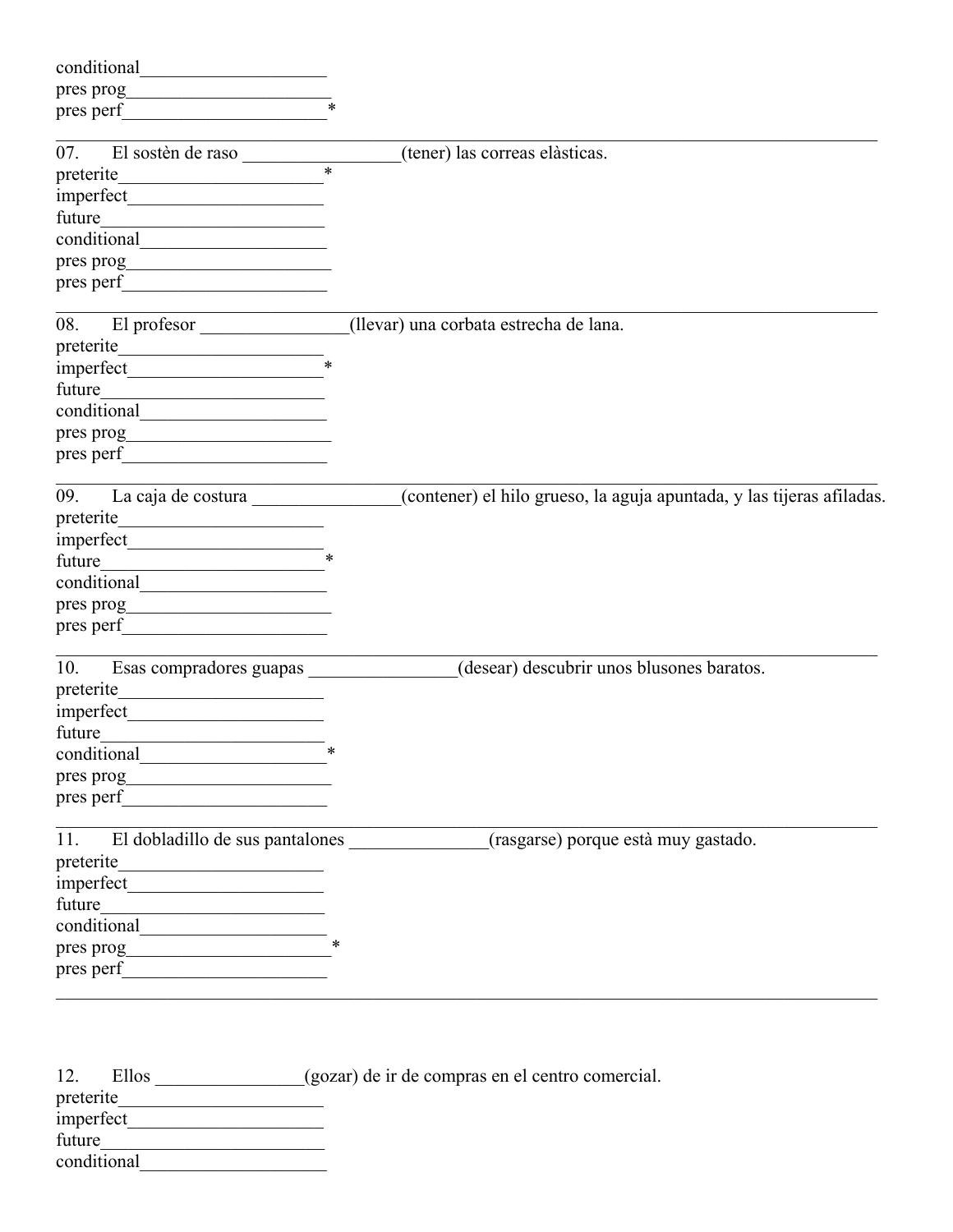| $\ast$<br>El tendero de esa tienda pequeña<br>(ofrecer) los precios màs bajos de todos.<br>(coser) nuevos botones en el chaleco de mi hermano.<br>preterite<br><u> 1990 - Johann John Stoff, fransk politik (f. 1918)</u><br>Las chicas de la escuela<br>(mantenerse) en buena forma.<br><u> 1989 - Andrea State Barbara, politik e</u><br>the control of the control of the con-<br>Mi sobrino<br>(quebrar) las tablas con sus manos.<br><u> 1989 - Andrea Station Books, amerikansk politik (</u><br>future<br>$\ast$<br>conditional<br>Los atletas _____________(lavar) sus buzos, sus sudaderas, y sus cintas de pelo.<br>$\frac{1}{\sqrt{1-\frac{1}{x}}\sqrt{1-\frac{1}{x}}}}$<br>El sastre excelente<br>(hacer) un traje nuevo para mi padre.<br>pres prog | pres prog<br><u> 1989 - Johann Barbara, martxa al</u> |  |
|------------------------------------------------------------------------------------------------------------------------------------------------------------------------------------------------------------------------------------------------------------------------------------------------------------------------------------------------------------------------------------------------------------------------------------------------------------------------------------------------------------------------------------------------------------------------------------------------------------------------------------------------------------------------------------------------------------------------------------------------------------------|-------------------------------------------------------|--|
|                                                                                                                                                                                                                                                                                                                                                                                                                                                                                                                                                                                                                                                                                                                                                                  | pres perf                                             |  |
|                                                                                                                                                                                                                                                                                                                                                                                                                                                                                                                                                                                                                                                                                                                                                                  | 13.                                                   |  |
|                                                                                                                                                                                                                                                                                                                                                                                                                                                                                                                                                                                                                                                                                                                                                                  | preterite                                             |  |
|                                                                                                                                                                                                                                                                                                                                                                                                                                                                                                                                                                                                                                                                                                                                                                  |                                                       |  |
|                                                                                                                                                                                                                                                                                                                                                                                                                                                                                                                                                                                                                                                                                                                                                                  | future                                                |  |
|                                                                                                                                                                                                                                                                                                                                                                                                                                                                                                                                                                                                                                                                                                                                                                  |                                                       |  |
|                                                                                                                                                                                                                                                                                                                                                                                                                                                                                                                                                                                                                                                                                                                                                                  |                                                       |  |
|                                                                                                                                                                                                                                                                                                                                                                                                                                                                                                                                                                                                                                                                                                                                                                  |                                                       |  |
|                                                                                                                                                                                                                                                                                                                                                                                                                                                                                                                                                                                                                                                                                                                                                                  | 14.                                                   |  |
|                                                                                                                                                                                                                                                                                                                                                                                                                                                                                                                                                                                                                                                                                                                                                                  |                                                       |  |
|                                                                                                                                                                                                                                                                                                                                                                                                                                                                                                                                                                                                                                                                                                                                                                  |                                                       |  |
|                                                                                                                                                                                                                                                                                                                                                                                                                                                                                                                                                                                                                                                                                                                                                                  | future                                                |  |
|                                                                                                                                                                                                                                                                                                                                                                                                                                                                                                                                                                                                                                                                                                                                                                  |                                                       |  |
|                                                                                                                                                                                                                                                                                                                                                                                                                                                                                                                                                                                                                                                                                                                                                                  |                                                       |  |
|                                                                                                                                                                                                                                                                                                                                                                                                                                                                                                                                                                                                                                                                                                                                                                  |                                                       |  |
|                                                                                                                                                                                                                                                                                                                                                                                                                                                                                                                                                                                                                                                                                                                                                                  | 15.                                                   |  |
|                                                                                                                                                                                                                                                                                                                                                                                                                                                                                                                                                                                                                                                                                                                                                                  | preterite                                             |  |
|                                                                                                                                                                                                                                                                                                                                                                                                                                                                                                                                                                                                                                                                                                                                                                  |                                                       |  |
|                                                                                                                                                                                                                                                                                                                                                                                                                                                                                                                                                                                                                                                                                                                                                                  | future                                                |  |
|                                                                                                                                                                                                                                                                                                                                                                                                                                                                                                                                                                                                                                                                                                                                                                  |                                                       |  |
|                                                                                                                                                                                                                                                                                                                                                                                                                                                                                                                                                                                                                                                                                                                                                                  |                                                       |  |
|                                                                                                                                                                                                                                                                                                                                                                                                                                                                                                                                                                                                                                                                                                                                                                  | pres perf                                             |  |
|                                                                                                                                                                                                                                                                                                                                                                                                                                                                                                                                                                                                                                                                                                                                                                  | 16.                                                   |  |
|                                                                                                                                                                                                                                                                                                                                                                                                                                                                                                                                                                                                                                                                                                                                                                  | preterite                                             |  |
|                                                                                                                                                                                                                                                                                                                                                                                                                                                                                                                                                                                                                                                                                                                                                                  |                                                       |  |
|                                                                                                                                                                                                                                                                                                                                                                                                                                                                                                                                                                                                                                                                                                                                                                  |                                                       |  |
|                                                                                                                                                                                                                                                                                                                                                                                                                                                                                                                                                                                                                                                                                                                                                                  |                                                       |  |
|                                                                                                                                                                                                                                                                                                                                                                                                                                                                                                                                                                                                                                                                                                                                                                  | pres prog                                             |  |
|                                                                                                                                                                                                                                                                                                                                                                                                                                                                                                                                                                                                                                                                                                                                                                  |                                                       |  |
|                                                                                                                                                                                                                                                                                                                                                                                                                                                                                                                                                                                                                                                                                                                                                                  | 17.                                                   |  |
|                                                                                                                                                                                                                                                                                                                                                                                                                                                                                                                                                                                                                                                                                                                                                                  |                                                       |  |
|                                                                                                                                                                                                                                                                                                                                                                                                                                                                                                                                                                                                                                                                                                                                                                  |                                                       |  |
|                                                                                                                                                                                                                                                                                                                                                                                                                                                                                                                                                                                                                                                                                                                                                                  |                                                       |  |
|                                                                                                                                                                                                                                                                                                                                                                                                                                                                                                                                                                                                                                                                                                                                                                  |                                                       |  |
|                                                                                                                                                                                                                                                                                                                                                                                                                                                                                                                                                                                                                                                                                                                                                                  |                                                       |  |
|                                                                                                                                                                                                                                                                                                                                                                                                                                                                                                                                                                                                                                                                                                                                                                  |                                                       |  |
|                                                                                                                                                                                                                                                                                                                                                                                                                                                                                                                                                                                                                                                                                                                                                                  |                                                       |  |
|                                                                                                                                                                                                                                                                                                                                                                                                                                                                                                                                                                                                                                                                                                                                                                  | 18.                                                   |  |
|                                                                                                                                                                                                                                                                                                                                                                                                                                                                                                                                                                                                                                                                                                                                                                  |                                                       |  |
|                                                                                                                                                                                                                                                                                                                                                                                                                                                                                                                                                                                                                                                                                                                                                                  |                                                       |  |
|                                                                                                                                                                                                                                                                                                                                                                                                                                                                                                                                                                                                                                                                                                                                                                  |                                                       |  |
|                                                                                                                                                                                                                                                                                                                                                                                                                                                                                                                                                                                                                                                                                                                                                                  |                                                       |  |
|                                                                                                                                                                                                                                                                                                                                                                                                                                                                                                                                                                                                                                                                                                                                                                  |                                                       |  |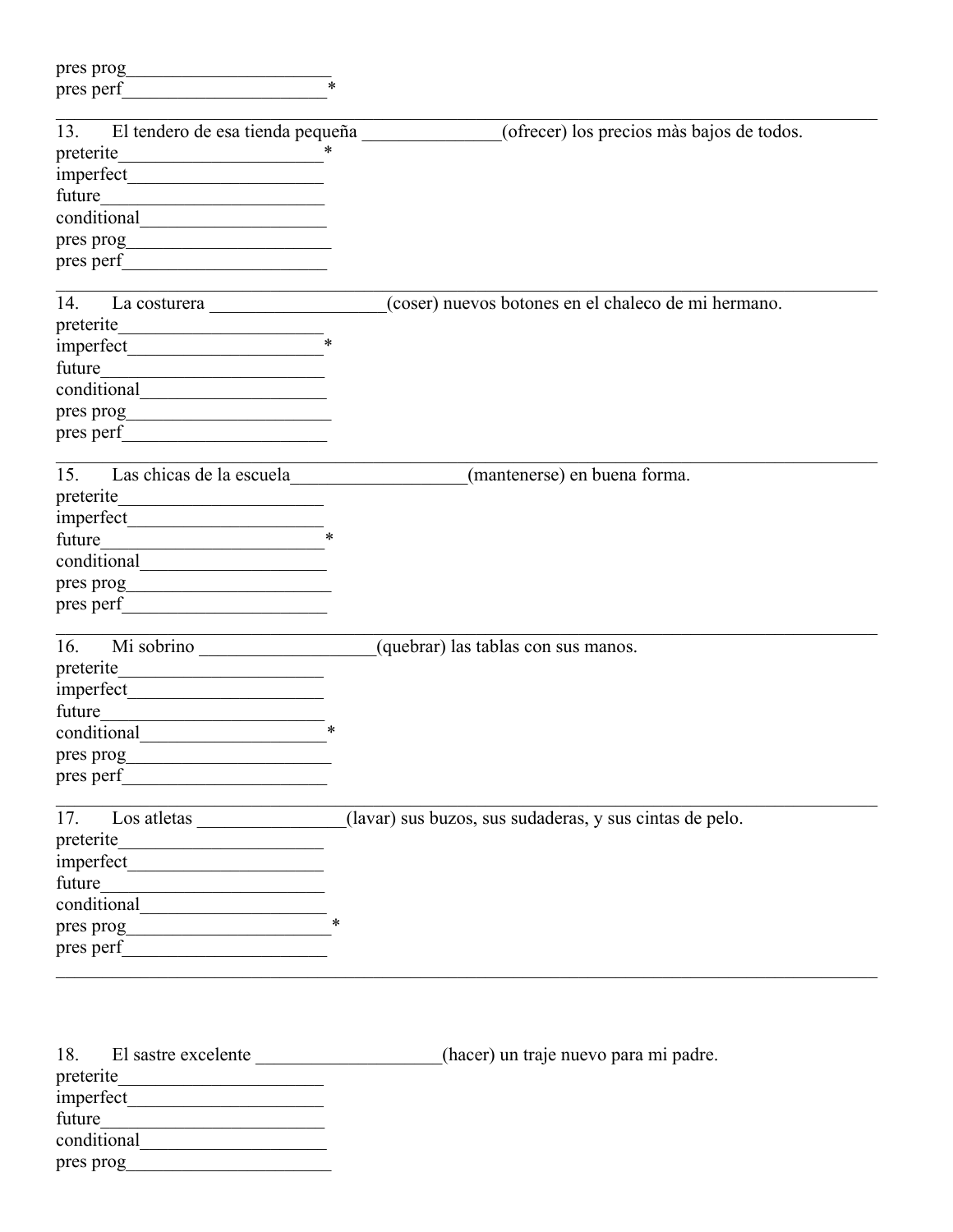| pres perf                             | $\ast$                                                                             |
|---------------------------------------|------------------------------------------------------------------------------------|
| 19.                                   | (comprar) los gorros, los guantes, y las zapatillas de esa tienda.                 |
|                                       |                                                                                    |
|                                       |                                                                                    |
|                                       |                                                                                    |
|                                       |                                                                                    |
|                                       |                                                                                    |
|                                       |                                                                                    |
|                                       | 20. La joyeria de esa señorita guapa (incluir) los anellos de oro y los pendientes |
| plateados.                            |                                                                                    |
|                                       |                                                                                    |
|                                       |                                                                                    |
|                                       |                                                                                    |
|                                       |                                                                                    |
|                                       |                                                                                    |
|                                       |                                                                                    |
|                                       | (insistir) en los uniformes de un estilo feo y costoso.                            |
|                                       |                                                                                    |
| $\frac{1}{2}$ imperfect $\frac{1}{2}$ |                                                                                    |
|                                       |                                                                                    |
|                                       |                                                                                    |
|                                       |                                                                                    |
|                                       |                                                                                    |
| 22.<br>Esa señora alocada             | (preferir) las pijamas de lana y los calcetines de la cachimera.                   |
|                                       |                                                                                    |
|                                       |                                                                                    |
| future                                |                                                                                    |
|                                       | $\ast$                                                                             |
| pres prog                             |                                                                                    |
|                                       |                                                                                    |
|                                       | 23. Ella (poner) su bolsa en el mostrador de la tienda.                            |
|                                       |                                                                                    |
|                                       |                                                                                    |
|                                       |                                                                                    |
|                                       |                                                                                    |
|                                       |                                                                                    |
|                                       |                                                                                    |
|                                       |                                                                                    |

# **SPANISH II, LESSON EIGHT, EXERCISE: MATCHING/GROUPING VOCABULARY**

*Directions: Write words from your vocabulary list in this packet that fit the categories. Then translate them.*

### *NOUNS:* **YOU WEAR ON THE TORSO:** 01. \_\_\_\_\_\_\_\_\_\_\_/\_\_\_\_\_\_\_\_\_\_\_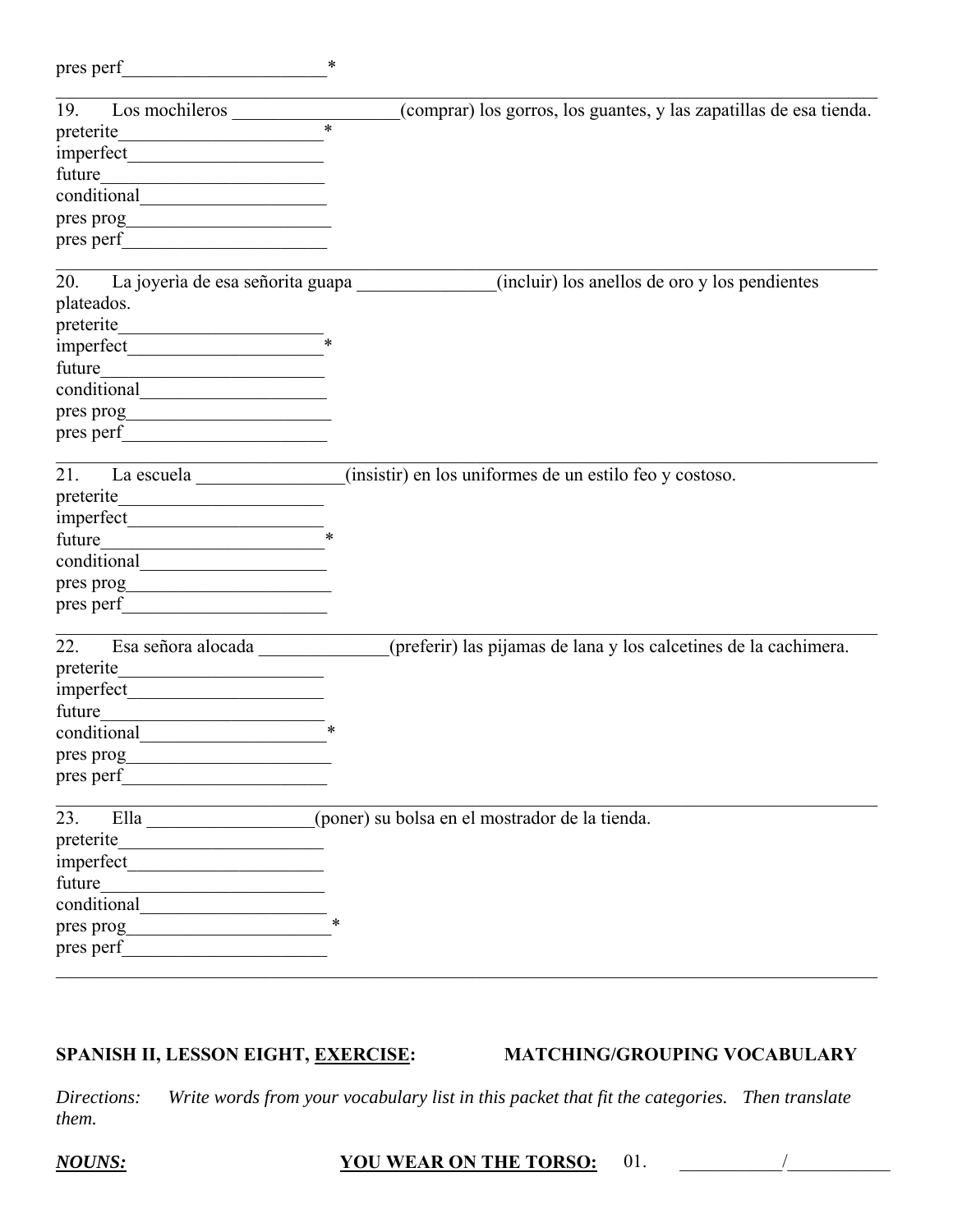| 02. |  |
|-----|--|
| 03. |  |
| 04. |  |

YOU WEAR ON THE

 $\sqrt{2}$ 

 $\prime$ 

 $\sqrt{2}$ 

 $\sqrt{ }$ 

 $\sqrt{2}$ 

 $\sqrt{2}$ 

 $\sqrt{2}$ 

**YOU WEAR ON THE HEAD:** 

05.

01.

02.

03.

 $04.$ 

05.

 $01.$ 

02.

03.

04.

05.

01.

02.

### **THEY FASTEN CLOTHING:**

|       | UI. |  |
|-------|-----|--|
|       | 02. |  |
|       | 03. |  |
|       | 04. |  |
| FEET: | 05. |  |
|       |     |  |

#### **WORN FOR ADORNMENT:**

01.  $02.$ 03. 04. 05.

#### **WORN BUT NOT SEEN:**

01. 02. 03.  $\sqrt{ }$ 04.  $\overline{1}$ **CLOTHES ARE MADE OF:** 

#### $0.5<sub>1</sub>$  $\sqrt{2}$

# PARTS OF A SHIRT/BLOUSE:

- 01.  $\sqrt{2}$ 02.
- 03.
- $04.$ 05.

# **MAYBE MADE OF LEATHER:**

01. 02.  $\bigg)$ 03.  $04.$ 05.

# **MODIFIERS: SIZE CONSIDERATIONS:**

05.

#### **COLORS:**  $01.$  $02.$ 03. 04.  $0.5<sub>1</sub>$

### **HOW A PERSON LOOKS:**

| 01. |  |
|-----|--|
| 02. |  |
| 03. |  |
| 04. |  |
| 05. |  |

#### **HOW A PERSON ACTS:**  $01.$

02.

 $03.$ 

04.

 $0.5<sub>1</sub>$ 

02. 03. 04.  $0.5<sub>1</sub>$ 

04.

 $0.5<sub>1</sub>$ 

# **WORDS ABOUT HAIR:**

| 01. |  |
|-----|--|
| 02. |  |
| 03. |  |
| 04. |  |
| 05. |  |

### **COULD DESCRIBE FABRICS:**

| 01.    |  |
|--------|--|
| 02.    |  |
|        |  |
| 03.04. |  |
| 05.    |  |
|        |  |

#### **YOU ARE AMAZED WORDS:** 01.

#### **INFINITIVES:** YOU DO WITH MONEY: 01.  $\sqrt{2}$ 02. 03.  $\sqrt{ }$ 04.

# YOU DO MENTALLY:

01. 02.  $\sqrt{ }$ 03.

#### IN OR WITH A CAR:  $01$

| $\Omega$               |  |
|------------------------|--|
| $\Omega$<br><u>. .</u> |  |

|     | нив плоты, свотино. |
|-----|---------------------|
| )1. |                     |
| )2. |                     |
| )3. |                     |
| )4. |                     |
| )5. |                     |
|     |                     |

#### 03.  $\sqrt{ }$ 04. 05.

# **CLOTHES ARE MADE WITH:**

| 01.    |  |
|--------|--|
| 02.    |  |
| 03.    |  |
|        |  |
| 04.05. |  |

# **WEAR FROM WAIST DOWN:**

| 01.               |  |
|-------------------|--|
| 02.               |  |
| 03.               |  |
| 04.               |  |
| $\overline{05}$ . |  |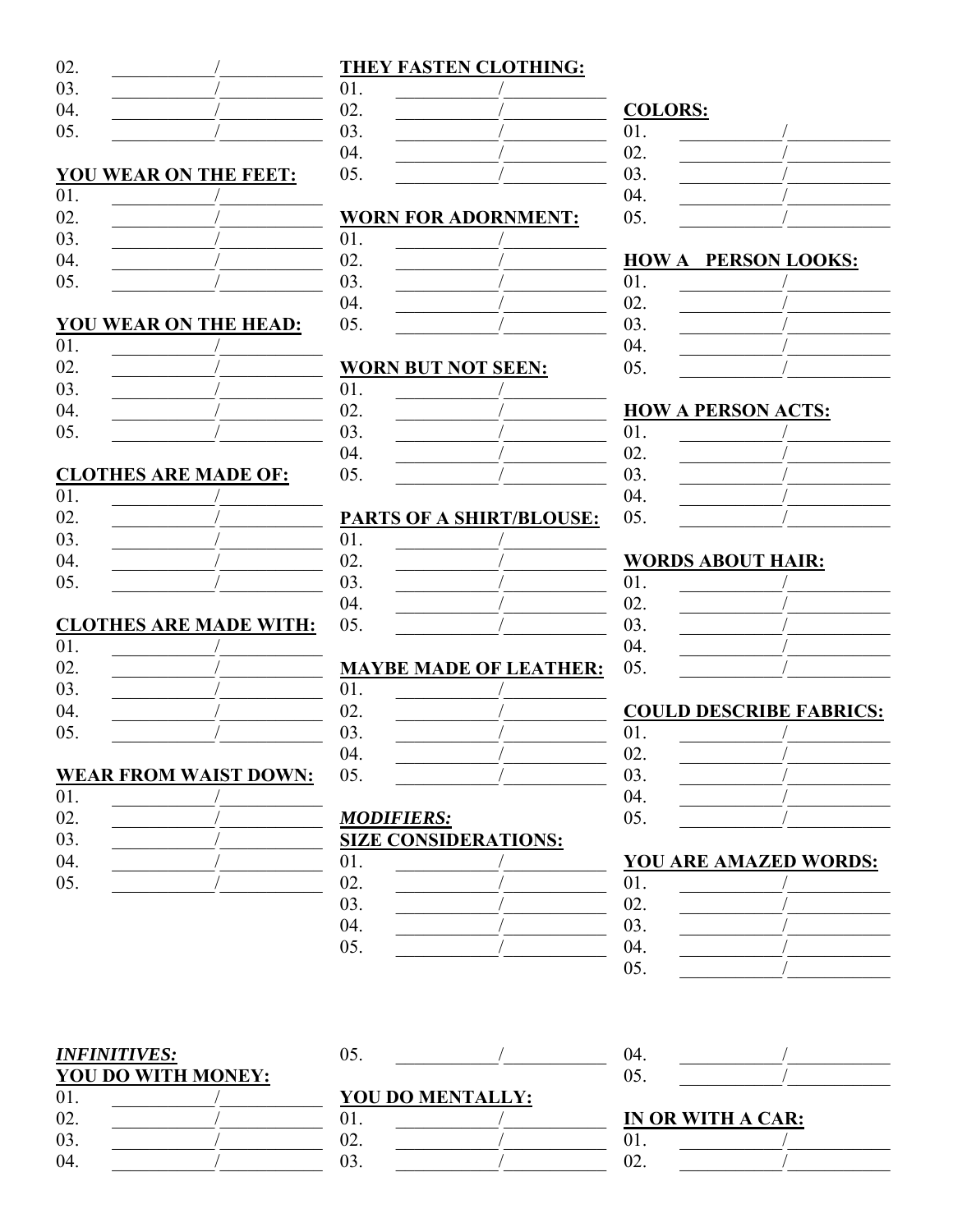| <b>YOU DO WHEN HAPPY:</b> |
|---------------------------|
|                           |
|                           |
|                           |
|                           |
|                           |
|                           |
| YOU MIGHT BE UNHAPPY:     |
|                           |
|                           |
|                           |
|                           |
|                           |
|                           |

| 01. |  |
|-----|--|
| 02. |  |
| 03. |  |
| 04. |  |
| 05. |  |

#### THEY ARE REFLEXIVE:

| 01. |  |
|-----|--|
| 02. |  |
| 03. |  |
| 04. |  |
| 05. |  |
|     |  |

#### **TO MAKE A DECISION:** 01.  $\sqrt{ }$ 02.  $\sqrt{2}$ 03. 04. 05.  $\sqrt{2}$

### WHY YOU BUY:

- 01. 02. 03. 04.  $\sqrt{ }$
- 05.

# $\frac{EX}{W}$

 $01$ 02. 03. 04. 05.

 $\overline{1}$ 03.  $\sqrt{2}$ 04. 05.  $\sqrt{2}$ 

#### **LOCATION/POSITION:**

01.  $\bigg)$ 02.  $\overline{1}$ 03.

# 04. 05.

# THEY SHOW UNCERTAINTY:

| 01. |  |
|-----|--|
| 02. |  |
| 03. |  |
| 04. |  |
| 05. |  |

#### **THEY TELL WHEN:**  $01$

| 01. |  |
|-----|--|
| 02. |  |
| 03. |  |
| 04. |  |
| 05. |  |
|     |  |

#### **IT'S CERTAIN OR LIKELY:**  $01$

| 01. |  |
|-----|--|
| 02. |  |
| 03. |  |
| 04. |  |
| 05. |  |
|     |  |

### **THINGS AREN'T GOOD:**

| 01. |  |
|-----|--|
| 02. |  |
| 03. |  |
| 04. |  |
| 05. |  |

## **SPANISH II, LESSON EIGHT, EXERCISE:**

#### **GENDER/NUMBER AGREEMENT:**

Write the correct form of the modifier in the blank. Then translate the phrase: Directions:

- 01. Mi impermeable  $(torn)$
- 02. Los bolsillos (empty)
- $\overline{03}$ .  $(short)$ Esa manga
- $\overline{04.}$ Tus tijeras  $(\text{sharp})$
- $05.$  $(bad)$ La costura
- 06. El sastre (enthusiastic)
- 07. Esos tatuajes (exotic)

| 08. | El dedal            | (silver)     |
|-----|---------------------|--------------|
| 09. | Las pantaletas      | (huge)       |
| 10. | Esta blusa          | (floral)     |
| 11. | Ambos rasos         | (shiny)      |
| 12. | Los anteojos de sol | (costly)     |
| 13. | Nuestros sombreros  | (comical)    |
| 14. | La vendedera        | (unpleasant) |
|     |                     |              |

| YPRESSIONS/PHRASES: |                     |  |
|---------------------|---------------------|--|
|                     | AYS TO COMMUNICATE: |  |
|                     |                     |  |
|                     |                     |  |
|                     |                     |  |
|                     |                     |  |
|                     |                     |  |

# **WAYS TO TRAVEL:**  $01.$ 02.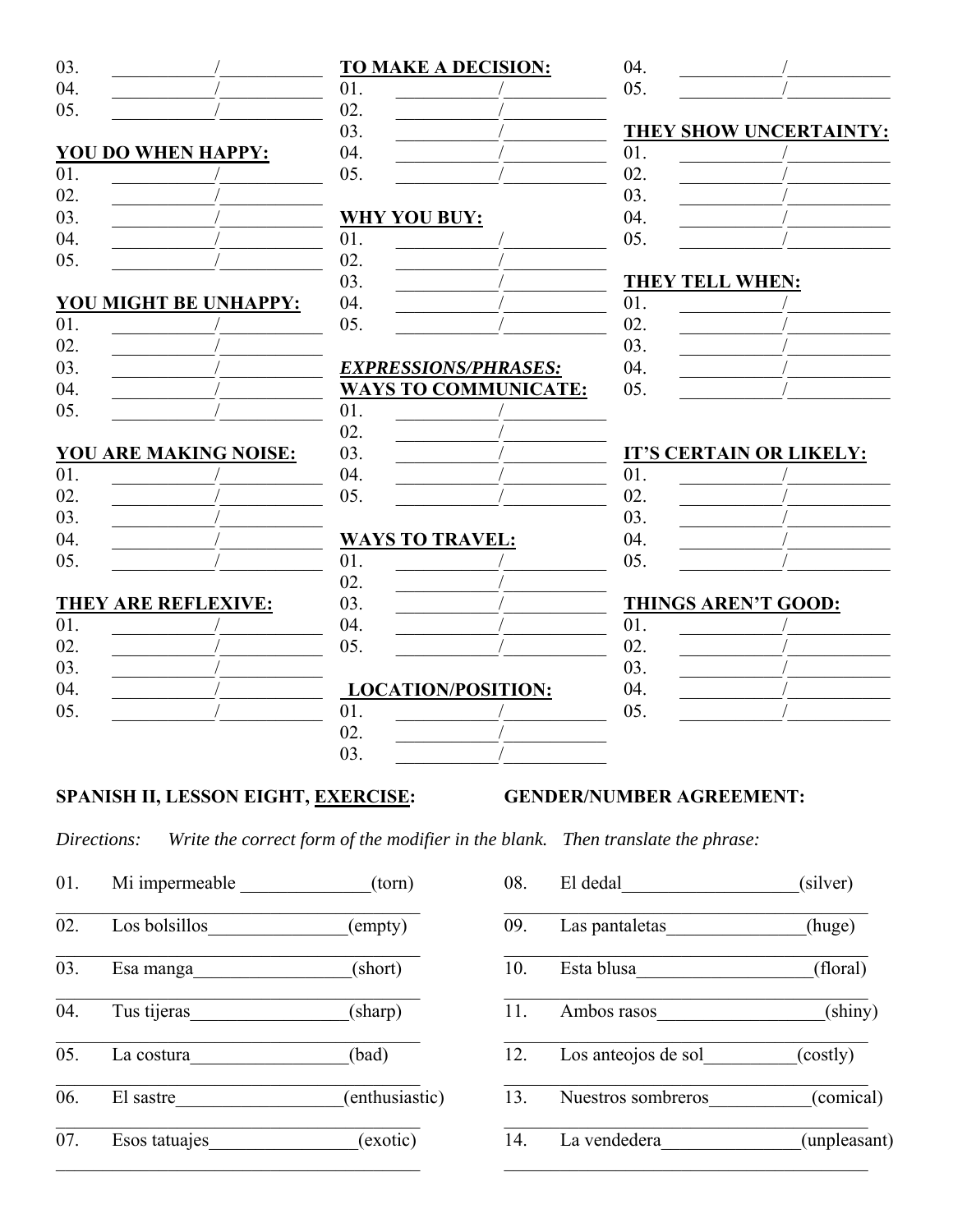| 15. | Mi bolsa                                 | (stuffed) |
|-----|------------------------------------------|-----------|
| 16. | Los suèteres                             | (thick)   |
| 17. | Las zapatillas (dirty)                   |           |
| 18. | La camiseta________________(worn out)    |           |
| 19. | Las agujas ____________________(sharp)   |           |
| 20. | El arco                                  | (cute)    |
| 21. | Los tejidos                              | (soft)    |
| 22. | Las fajas                                | (wide)    |
| 23. | El disfraz (exotic)                      |           |
| 24. | Ese bañador_________________(little)     |           |
| 25. | El cinturòn (stretchy)                   |           |
| 26. | Aquellas planchas                        | (big)     |
| 27. | Las camisas (checked)                    |           |
| 28. | Los guantes (brown)                      |           |
| 29. | Tu camisòn de noche __________(arrugado) |           |
| 30. | Los huaraches                            | (narrow)  |

| 31. | Este arete________________________(golden) |               |
|-----|--------------------------------------------|---------------|
| 32. |                                            | (skinny)      |
| 33. | Un centro comercial                        | (vacant)      |
| 34. | Las bufandas_________________(striped)     |               |
| 35. | Esas faldas (clean)                        |               |
| 36. | La joyerìa (beautiful)                     |               |
| 37. | Una tienda de ropa____________(favorite)   |               |
| 38. | Los relojes de pulsera (cheap)             |               |
| 39. | Unas señoritas (pretty)                    |               |
| 40. | Los cuentos _____________________(amusing) |               |
| 41. | El cabello _______________(blonde)         |               |
| 42. | Esa señora                                 | (dark-haired) |
| 43. | El señor                                   | (tanned)      |
| 44. | Los comerciantes (stingy)                  |               |
| 45. | Esas autopistas                            | (dangerous)   |
| 46. | El estòmago_______________(swollen)        |               |
|     |                                            |               |

### **SPANISH II, LESSON EIGHT, EXERCISE: TRANSLATION**

 $\mathcal{L}_\text{max}$  and  $\mathcal{L}_\text{max}$  and  $\mathcal{L}_\text{max}$  and  $\mathcal{L}_\text{max}$ 

*Directions: Translate the following into English:*

 Elena pensaba en el año escolar que comenzarìa el cuatro de agosto. Durante todo el verano ella dormìa, miraba la televisiòn, y jugaba al tènis con sus amigas. Llevaba nada màs que las camisetas, los pantalones cortos, y los huaraches. Ahora tenìa que ir de compras para ganar la ropa nueva para la escuela. No tenìa que llevar uniforme. ¡No tenìa casi nada que llevar!

 Elena era una muchacha delgada, con piernas largas y pelo moreno. A ella le gustaba llevar la ropa elegante a la escuela. Tambien a ella le gustaba la joyerìa. Sobre todo, a ella le gustaban los zapatos. Tenìa muchos zapatos de todos colores y modos.

 Con sus tarjetas de crèdito en su bolsa, se fue de la casa muy de la mañana el sàbado. Se encontrò con dos de sus amigas, y ellas fueron por taxi al centro comercial de la ciudad. Hablaron de la ropa, sus amigos, y del año escolar nuevo. Por fin, llegaron al centro comercial.

 En la primera tienda, Elena y Mariela, una amiga suya baja y gorda, se probaron los zapatos. Se probaron muchìsimos zapatos de todos modos. Elena comprò unas sandalias de cuero de tacones altos. Mariela comprò los zapatos de cuero trenzado. Su otra amiga, Anna, no comprò nada en la zapaterìa.

Luego las tres llegaron en una tienda de ropa. Se probaron muchas blusas y faldas. Elena comprò una